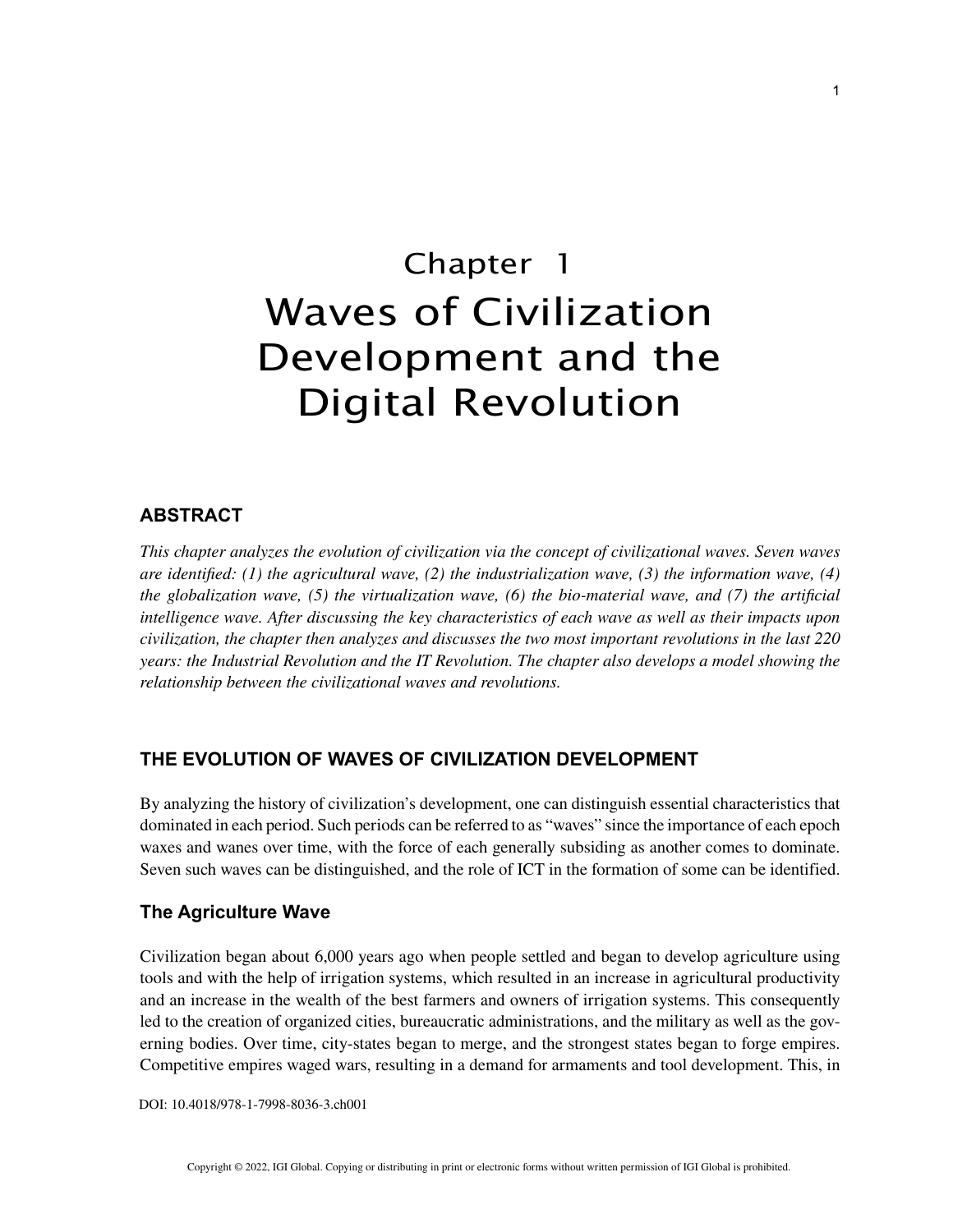turn, resulted in improved techniques for the manual (artisan) production of goods, including everyday items. This period, lasting several millennia, is a period of civilization development based on the Agriculture Wave, which continues to this day because people need food to live.

# **The Industrialization Wave**

The invention of printing in Europe by Johann Gutenberg in 1454 led to the rapid development and dissemination of knowledge, which soon gave rise to modern science in the  $17<sup>th</sup>$  century (Isaac Newton 1642-1726). One effect of this development of knowledge and science was the invention of the steam engine by James Watt in 1776. This gave rise to the Industrialization Wave, where machines in mechanized factories replaced manual labor. As a result, artisan manufacturing was replaced by high efficiency industrialized production. These products were distributed by railways, which have become the driving force behind human mobility. What is essential is that the Industrialization Wave continues to this day because people still need these products. This wave is also called the Industrial Revolution. Its beginnings are marked by the changes in English society due the development of the factory system around the year 1840, which was supported by the development of railways.

# **The Information Wave**

After World War II, computers (starting with ENIAC in 1946), telecommunications networks, and the Internet began to be used, automating the production of services and decision-making and revolutionizing communication between people and organizations on a global scale. This gave rise to the Information Wave, which could not have come into existence without the previous civilizational waves. This wave has radically improved the functioning of both the Agricultural Wave and the Industrialization Wave. Its beginnings are marked by the silent and creeping revolution of personal computers in the year 1980.

# **The Globalization Wave**

The development of hypertext, the World-Wide-Web, and search engines like Netscape, Explorer, Firefox, Safari, and Chrome have resulted in ubiquitous Internet use in every country of the world. This has contributed to the removal of manufacturing from Western civilization to third world countries, where there is cheap labor. Because of high-speed Internet and accessible email communication, the world has seemed to have shrunk. Distance has ceased to be a restriction on communication for companies, which has led to the development of the global labor market and consumers. This process is accompanied by strong support for the free movement of capital without border control. As a result, the global transportation of people and goods in the form of airline industries and transoceanic shipping has developed. This created the Globalization Wave around 2000. An important feature of this wave is the unification of solutions (a la McDonald's) as well as the gradual integration of different civilizations.

## **The Virtualization Wave**

The global use of the Internet has resulted in the emergence of virtual social networks such as Facebook, Instagram, Twitter and others, which has led to the development of virtual communities that operate parallel to real communities and have a strong influence on the them. Gradually, this "virtuality" is